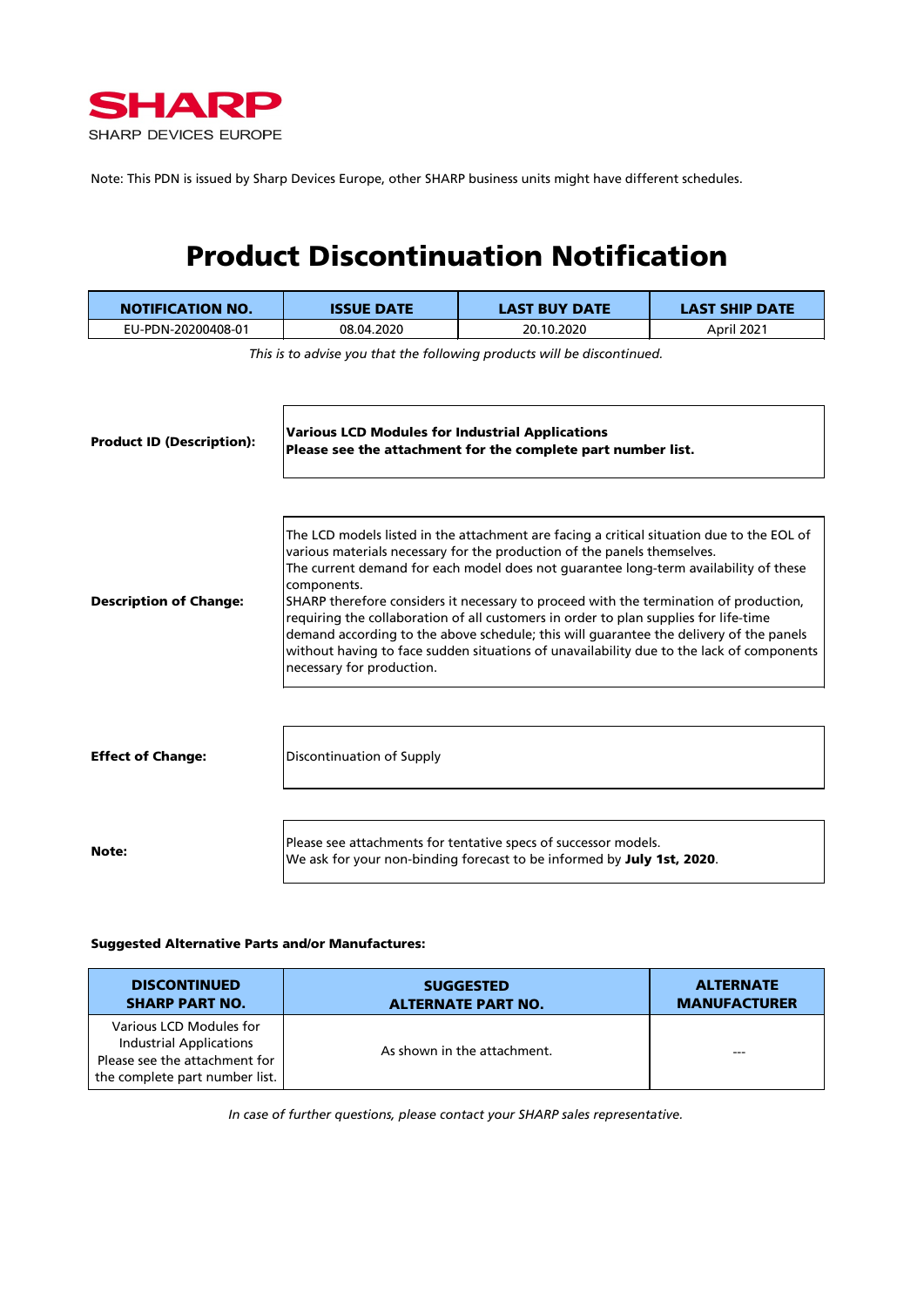

Note: This PDN is issued by Sharp Devices Europe, other SHARP business units might have different schedules.

### Attachment

#### End of Life Part Numbers

**Model names marked in RED are active SDE part numbers.**

| <b>Size</b> | <b>Resolution</b> | <b>Model Name</b>  | <b>Successor Models</b> |
|-------------|-------------------|--------------------|-------------------------|
| 3.5         | <b>QVGA</b>       | LQ035Q3DG01C       | LQ035Q3DX01             |
| 3.5         | <b>QVGA</b>       | LQ035Q3DG03        | LQ035Q3DX01             |
| 3.5         | <b>QVGA</b>       | LQ035Q3DG05        | LQ035Q3DX01             |
| 3.5         | <b>QVGA</b>       | LQ035Q3DG06        | LQ035Q3DX01             |
| 3.5         | <b>QVGA</b>       | LQ035Q3DG07        | LQ035Q3DX01             |
| 3.5         | <b>QVGA</b>       | LQ035Q3DG12        | LQ035Q3DX01             |
| 3.5         | QVGA              | LQ035Q3DY01        | LQ035Q3DX01             |
| 4.3         | <b>WQVGA</b>      | LQ043T1DG18        | LQ043T1DGxx             |
| 4.3         | <b>WQVGA</b>      | LQ043T1DG28        | LQ043T1DGxx             |
| 4.3         | <b>WQVGA</b>      | LQ043T1DG29        | LQ043T1DGxx             |
| 4.3         | <b>WQVGA</b>      | LQ043T1DG38        | LQ043T1DGxx             |
| 4.3         | <b>WQVGA</b>      | LQ043T1DG38G       | LQ043T1DGxx             |
| 4.3         | <b>WQVGA</b>      | LQ043T1DG39        | LQ043T1DGxx             |
| 4.3         | <b>WQVGA</b>      | LQ043T1DG39G       | LQ043T1DGxx             |
| 4.3         | <b>WQVGA</b>      | LQ043T1DH06        | LQ043T1DGxx             |
| 7.0         | <b>WVGA</b>       | LQ070Y3DG1A        | LQ070Y3LG05             |
| 7.0         | <b>WVGA</b>       | LQ070Y3DG3A        | LQ070Y3LG05             |
| 7.0         | <b>WVGA</b>       | LQ070Y3DG3B        | LQ070Y3LG05             |
| 7.0         | <b>WVGA</b>       | LQ070Y3DG3C        | LQ070Y3LG05             |
| 7.0         | <b>WVGA</b>       | LQ070Y3LG02        | LQ070Y3LG05             |
| 7.0         | <b>WVGA</b>       | LQ070Y3LG04        | LQ070Y3LG05             |
| 7.0         | <b>WVGA</b>       | LQ070Y3LG4A        | LQ070Y3LG05             |
| 7.0         | <b>WVGA</b>       | LQ070Y3LW01        | LQ070Y3LG05             |
| 8.0         | <b>WVGA</b>       | LQ080Y3LW01        | LQ080Y3LW01A            |
| 10.4        | <b>SVGA</b>       | <b>LQ104S1DG2C</b> | N/A                     |
| 12.1        | <b>SVGA</b>       | LQ121S1DG81        | LQ121S1LG88             |
| 12.1        | <b>SVGA</b>       | LQ121S1DG82        | LQ121S1LG88             |
| 12.1        | <b>SVGA</b>       | LQ121S1LG79        | <b>TBD</b>              |
| 12.1        | <b>SVGA</b>       | LQ121S1LG81        | LQ121S1LG88             |
| 12.1        | <b>SVGA</b>       | LQ121S1LG81A       | LQ121S1LG88             |
| 12.1        | <b>SVGA</b>       | LQ121S1LG84        | LQ121S1LG88             |
| 12.1        | <b>SVGA</b>       | LQ121S1LG85        | LQ121S1LG88             |
| 12.1        | <b>SVGA</b>       | LQ121S1LG86        | LQ121S1LG88             |
| 15.0        | <b>XGA</b>        | LQ150X1LW12        | LQ150X1LW95             |
| 15.0        | <b>XGA</b>        | LQ150X1LW15        | LQ150X1LW95             |
| 15.6        | <b>FHD</b>        | LQ156M1LG21        | LQ156M3xxxx or N/A      |
| 15.6        | <b>FHD</b>        | LQ156M1LG21K       | LQ156M3xxxx or N/A      |
| 15.6        | <b>FHD</b>        | LQ156M3LW01        | LQ156M3xxxx or N/A      |
| 15.6        | <b>FHD</b>        | LQ156M3LW01N       | LQ156M3xxxx or N/A      |
| 23.1        | <b>UXGA</b>       | LQ231U1LW31        | N/A                     |
| 23.1        | <b>UXGA</b>       | Q231U1LW32         | N/A                     |
| 27.0        | <b>WUVGA</b>      | LQ270M1LX01        | N/A                     |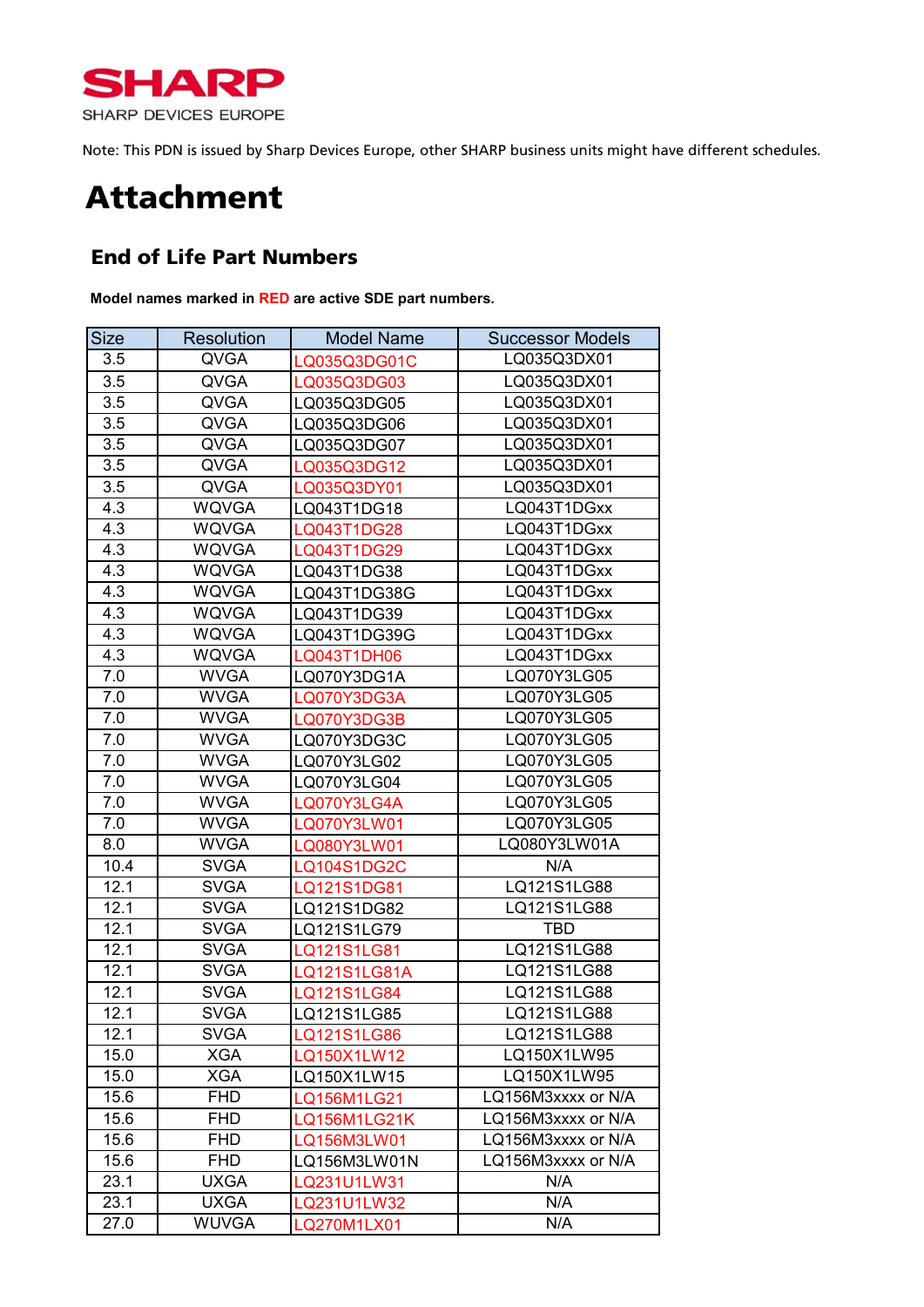# *3.5" QVGA LCD module*

## **Schedule**

| <b>Features</b>            | LQ035Q3DX01<br>IPS mode      |                                            |  |
|----------------------------|------------------------------|--------------------------------------------|--|
|                            | Dot format                   | 320 x 240 pixel                            |  |
| • Wide viewing angle panel | <b>Pixel Pitch</b>           | $0.219 \times 0.219$ mm                    |  |
|                            | <b>Active Area</b>           | 70.08 x 52.56 mm                           |  |
|                            | <b>Outline Dimensions</b>    | 76.9 x 63.9 x 3.15 mm                      |  |
|                            | Viewing Angle (CR>10)        | Typ.LR160°/UD160°                          |  |
|                            | <b>Contrast ratio</b>        | Typ.800:1                                  |  |
|                            | <b>Brightness</b>            | Typ.450cd/ $mi$                            |  |
| <b>Schedule</b>            | <b>Backlight</b>             | LED B/L without LED Driver                 |  |
| $\bullet$ ES : available   | <b>Backlight lifetime</b>    | (TBD)                                      |  |
| • MP : 2020, Q4 (target)   | <b>Color Number</b>          | 16.77M                                     |  |
|                            | <b>NTSC ratio</b>            | (TBD)                                      |  |
|                            | I/F                          | CMOS (8bit)                                |  |
|                            | <b>Operating Temperature</b> | $(-20 \sim +70 \degree C$ (Panel surface)) |  |
|                            | <b>Storage Temperature</b>   | $(-30 \sim +80 \degree C)$                 |  |
|                            |                              | <b>Confidential</b>                        |  |

**Tentative** 

RP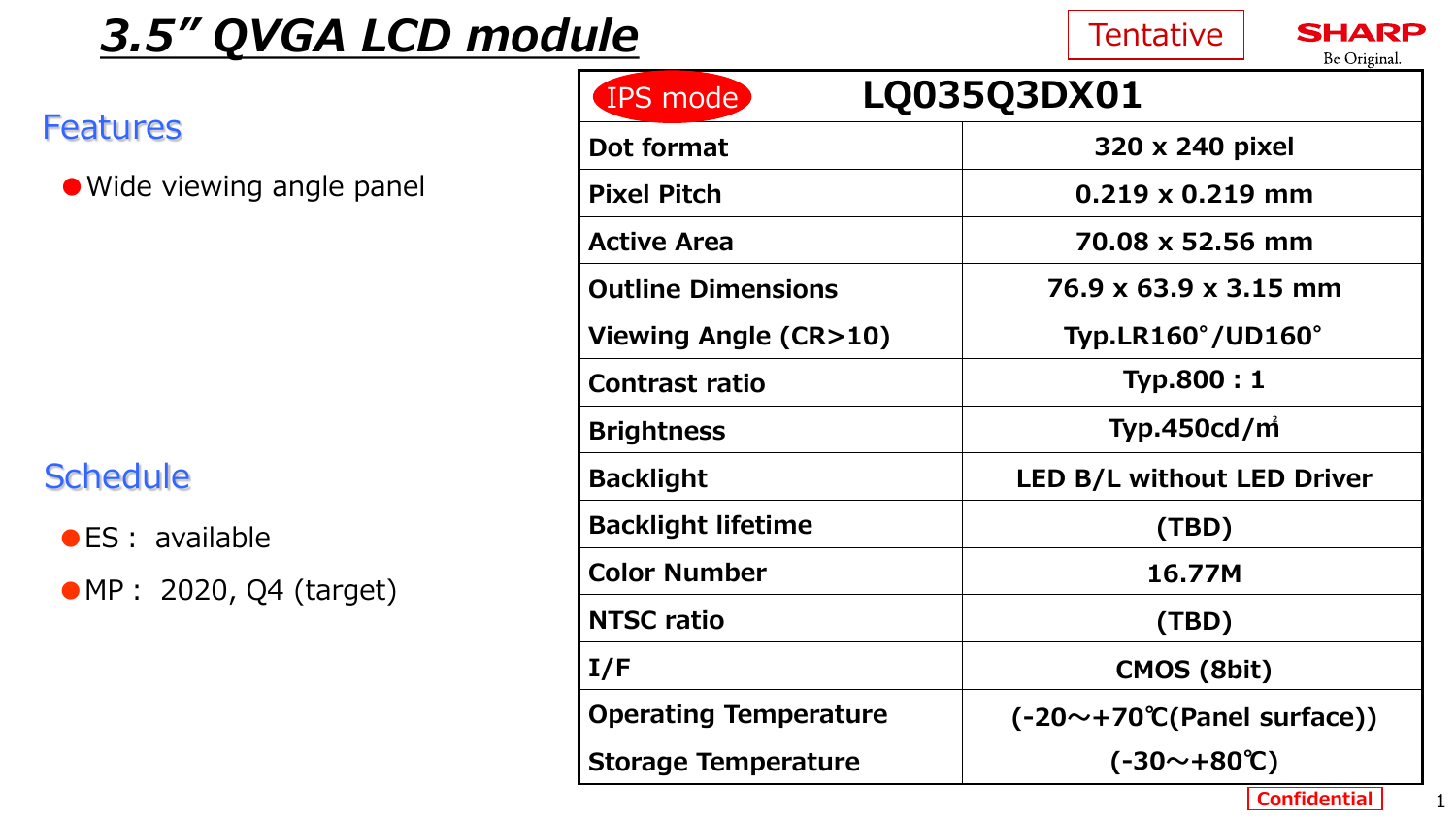# *Outline 3.5" QVGA LCD module*

STIFFERER PT WHITE SILKSCREEN LINE (HEIGHT OUNN NAXO  $\frac{1}{3}$  $\frac{15.70 \pm 0.50}{1}$ 0.31:1 0.31<br>STIFFENER<br>EXCLUDE WHITE SILKSCREEN LINE  $\frac{D4.00 \pm 0.50}{2}$ BENUDNG AREA)<br>BENUDNG AREA ⚠ 55,90 ± **COMPONENT AREA**  $(12.00)$ 漏 15MAX<br>NCLUDE FPC -KAPTON TAPE **PULL TAPE** ⋐ 320(W)\*RGB\*240(H) 5256 4.01 AA)<br>54.56 ) TDP PDL **BEAL WARN**<br>BEAL WARN FREE VIEW DIRECTION  $c \mathbf{\Omega}$  $\Box 315$ ß  $(341)$ 70.08 (LCD AA) (72.09) TOP POL  $\frac{\square$ 72.88<br>Kezel Window  $2.01$  $\square$  76,90

**SHARP** Be Original.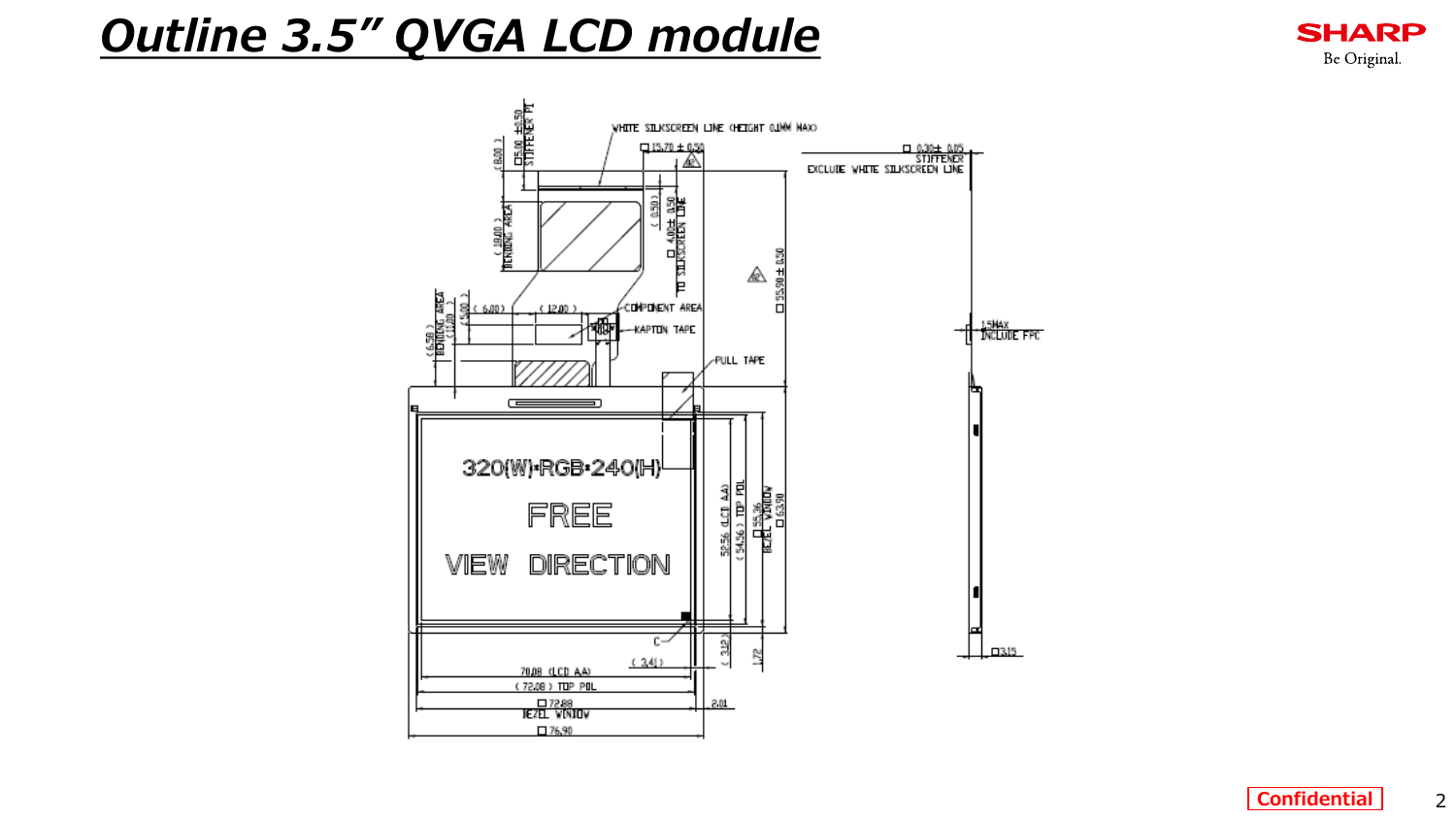## *Interface 3.5" QVGA LCD module*

#### **Interface Pins Definition**

| No.             | <b>Symbol</b>    | <b>VO</b>      | <b>Function</b>                                             |  |
|-----------------|------------------|----------------|-------------------------------------------------------------|--|
| 1               | κ                | p              | Backlight power supply cathode                              |  |
| 2               | κ                | p              |                                                             |  |
| 3               | A                | р              | Backlight power supply anode                                |  |
| 4               | A                | p              |                                                             |  |
| 5               | ΝC               | ۰              |                                                             |  |
| 6               | <b>NC</b>        | ٠              | No connection                                               |  |
| 7               | NC               | $\overline{a}$ |                                                             |  |
| 8               | <b>RST</b>       |                | System reset pin, Internal pull high .Low enable            |  |
| g               | <b>SPENA</b>     | ı              | Input enable pin of serial interface. Low enable            |  |
| 10              | <b>SPCK</b>      |                | Clock pin of serial interface.                              |  |
| 11              | <b>SPDA</b>      | ٠              | Data input pin in serial mode.                              |  |
| 12              | Bo               | VO             |                                                             |  |
| 13              | B <sub>1</sub>   | VO             |                                                             |  |
| 14              | <b>B2</b>        | VO             |                                                             |  |
| $\overline{15}$ | B <sub>3</sub>   | VO             |                                                             |  |
| 16              | <b>B4</b>        | VO             |                                                             |  |
| 17              | B5               | VO             |                                                             |  |
| 18              | B6               | VO             |                                                             |  |
| 19              | <b>B7</b>        | VO             |                                                             |  |
| 20              | Go               | VO             |                                                             |  |
| 21              | G1               | VO             |                                                             |  |
| 22              | G2               | VO             | Graphic Data Input Pins.                                    |  |
| 23              | Gз               | VO             | R [7:0]: Red Data - 8-bit.                                  |  |
| 24              | G4               | VO             |                                                             |  |
| 25              | G5               | VO             | G [7:0]: Green Data - 8-bit.<br>B [7:0]: Blue Data - 8-bit. |  |
| 26              | G6               | VO             |                                                             |  |
| 27              | Ġ7               | VO             |                                                             |  |
| 28              | Ro               | VO             |                                                             |  |
| 29              | R1               | VO             |                                                             |  |
| 30              | R2               | VO             |                                                             |  |
| 31              | Rз               | VO             |                                                             |  |
| 32              | R <sub>4</sub>   | VO             |                                                             |  |
| 33              | R <sub>5</sub>   | VO             |                                                             |  |
| 34              | R6               | VO             |                                                             |  |
| 35              | R7               | VO             |                                                             |  |
| 36              | LCD HSYNC        |                | Line synchronization signal                                 |  |
| 37              | <b>LCD VSYNC</b> |                | Frame synchronization signal                                |  |
| 38              | LCD PCLK         | ٠              | Dot-clock signal and oscillator source                      |  |
| 39              | NC.              | ۰              |                                                             |  |
| 40              | <b>NC</b>        | L.             | No connection                                               |  |
| 41              | VCC(3.3V)        | p              |                                                             |  |
| 42              | <b>VCC(3.3V)</b> | p              | System power supply                                         |  |
| 43              | ΝC               | ÷,             |                                                             |  |
| 44              | NC               | ٠              |                                                             |  |
| 45              | NC               | ÷              |                                                             |  |
| 46              | <b>NC</b>        | ÷              |                                                             |  |
| 47              | <b>NC</b>        | ÷              | No connection                                               |  |
| 48              | <b>NC</b>        | ٠              |                                                             |  |
| 49              | NC               | ٠              |                                                             |  |
| 50              | NC               | ÷              |                                                             |  |
| 51              | ΝC               | ÷              |                                                             |  |
| 52              | DEN              |                | Display enable pin from controller                          |  |
| 53              | GND              | p              |                                                             |  |
| 54              | <b>GND</b>       | p              | System ground                                               |  |
|                 |                  |                |                                                             |  |

Note: I - Input ; O - Output ; P - Power/ground.

For more information, refer to the datasheet of this driver IC.

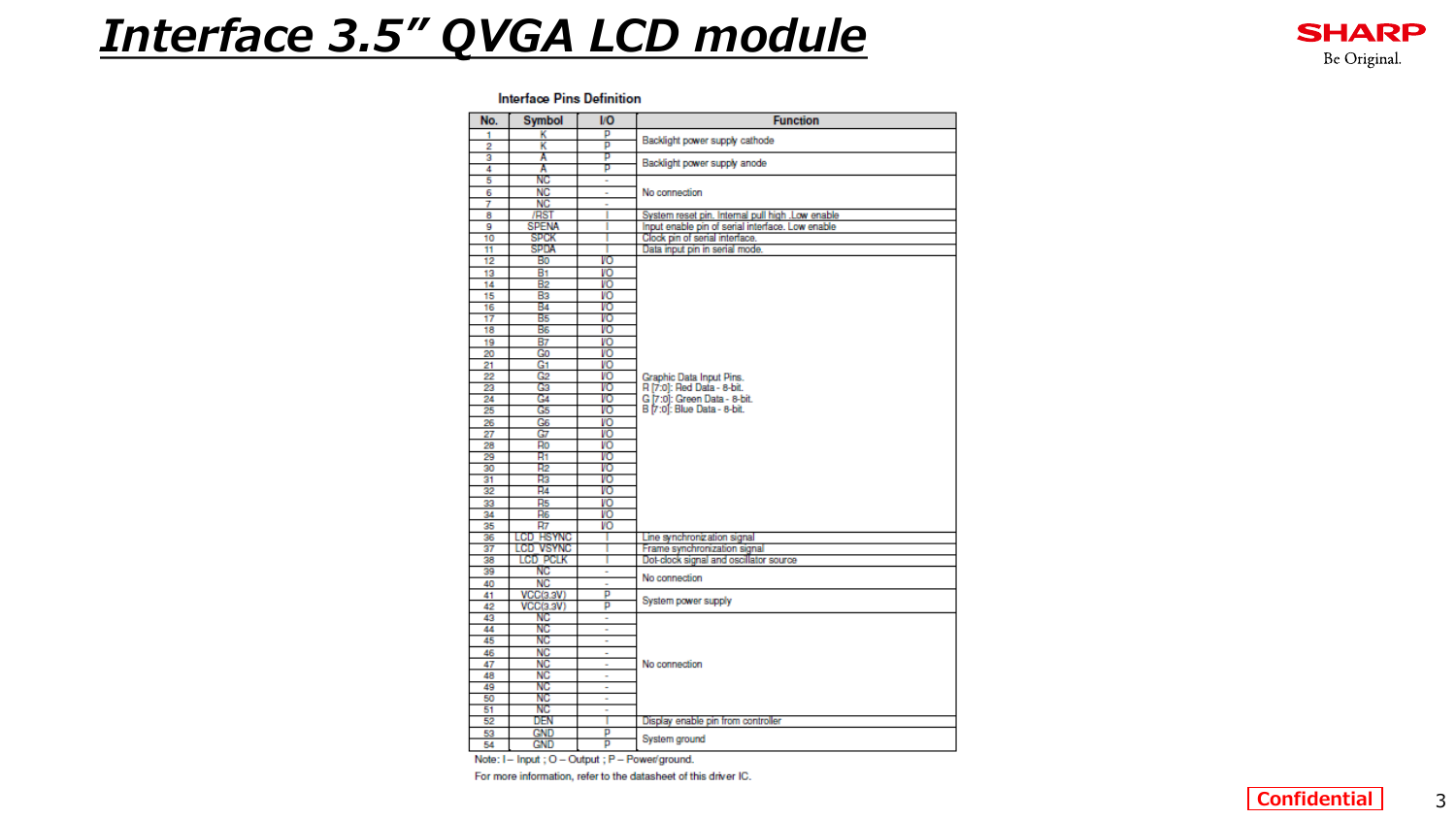# *4.3" WQVGA LCD module*



|                                                             | LQ043T1DGxx<br><b>TN</b>     |                             |  |
|-------------------------------------------------------------|------------------------------|-----------------------------|--|
| <b>Features</b>                                             | Dot format                   | 480 x 272 pixel             |  |
| $\bullet$ 16.77M colors                                     | <b>Pixel Pitch</b>           | $0.1980 \times 0.1980$ mm   |  |
| ● I/F 3.3V , CMOS (8bit), 40Pin                             | <b>Active Area</b>           | 95.040 x 53.856 mm          |  |
| • needless SPI signals<br><b>Schedule</b><br>$\bullet$ ES : | <b>Outline Dimensions</b>    | 105.50 x 67.20 x 3.20 mm    |  |
|                                                             | Viewing Angle (CR>10)        | Typ.LR160°/UD140°           |  |
|                                                             | <b>Contrast ratio</b>        | Typ.500:1                   |  |
|                                                             | <b>Brightness</b>            | <b>Typ.400cd/m</b>          |  |
|                                                             | <b>Backlight</b>             | LED B/L without LED Driver  |  |
|                                                             | <b>Backlight lifetime</b>    | (T.B.D)                     |  |
| $\bullet$ MP :                                              | <b>Color Number</b>          | 16.7M                       |  |
|                                                             | <b>NTSC ratio</b>            | 50%(typ.)                   |  |
|                                                             | I/F                          | 3.3V, CMOS (8bit), 40Pin    |  |
|                                                             | <b>Operating Temperature</b> | $-20$ ~+70°C(Panel surface) |  |
|                                                             | <b>Storage Temperature</b>   | $-30$ ~+80°C                |  |
|                                                             |                              | <b>Confidential</b>         |  |

**SHARP** Be Original.